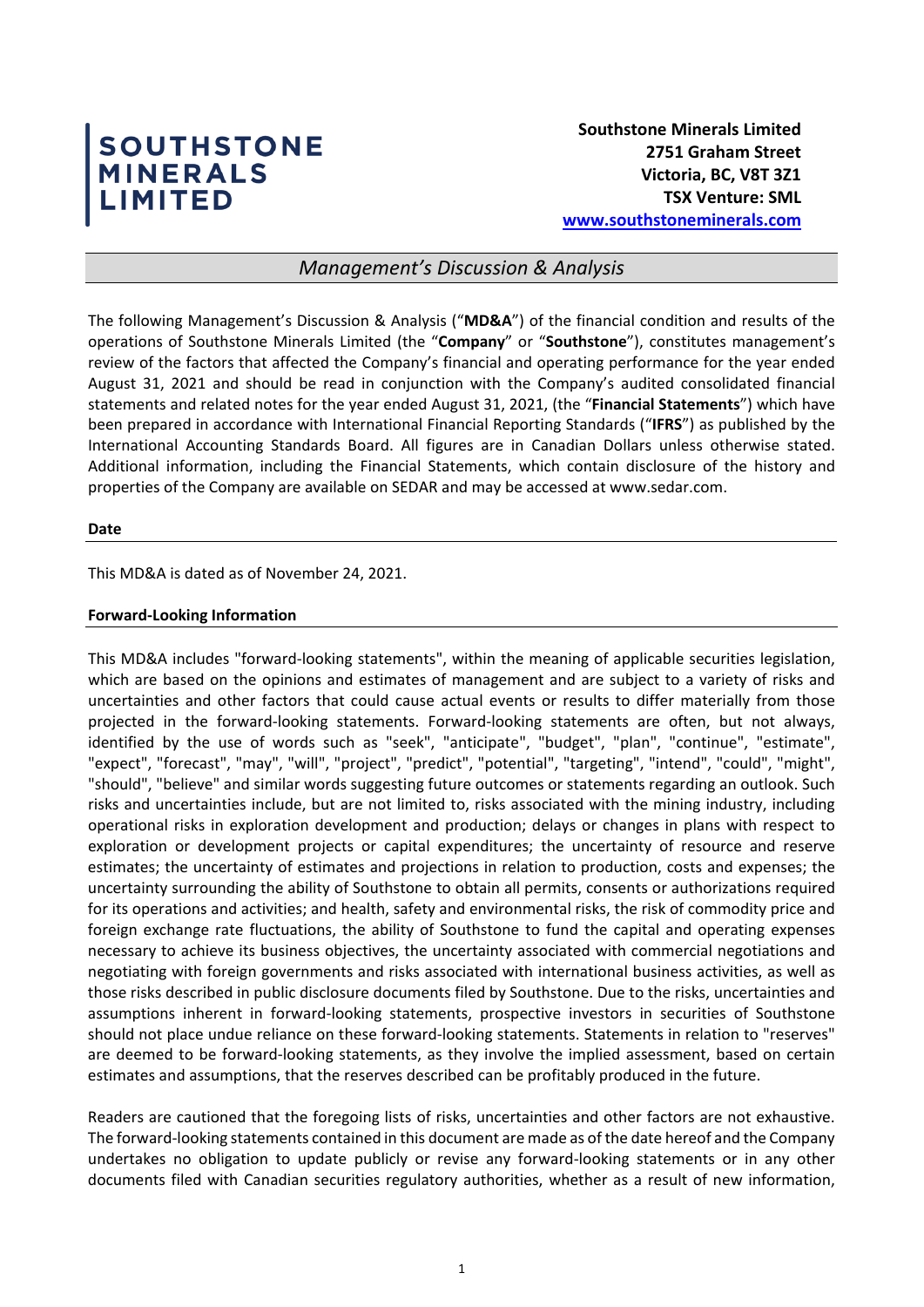future events or otherwise, except in accordance with applicable securities laws. The forward-looking statements are expressly qualified by this cautionary statement.

## **Overview**

Southstone Minerals Limited (the "**Company**") was incorporated under the British Columbia Business Corporations Act on April 10, 2007. The Company holds an interest in the Oena Diamond Mine, an alluvial diamond property, located in the Northern Cape Province, South Africa that consists of one New Order Mining Lease.

## **Assets**

## *Oena Diamond Mine*

The Company holds an interest in the Oena Diamond Mine ("**Oena Mine**"), a producing alluvial diamond mine, located in the Northern Cape Province, South Africa, which consists of one New Order Mining Lease. The New Order Mining Lease is held by the Company's subsidiary, African Star Minerals (Pty) Limited ("**African Star**"). During the year ended August 31, 2018, the South African Department of Minerals and Resources confirmed renewal of the New Order Mining Lease to March 15, 2027.

The Oena Mine is a producing alluvial diamond property that covers 8,800 ha located in the Northern Cape Province, South Africa and consists of a 4.8 kilometre **("km**") wide strip along a 15 km length of the Orange River in a well-established alluvial diamond mining province that produces high quality and large sized diamonds. The Oena Mine is located 50 km upstream of Namdeb's Auchas and Daberas alluvial diamond mines which are on the Namibian or north bank of the Orange River, while Trans Hex's Reuning and Baken alluvial diamond mines are respectively 15 km and 60 km downstream of Oena on the South African or southern bank of the Orange River.

In October 2017, the Company entered into a five-year Contract Mining and Diamond Recovery Agreement (the "**Oena Agreement**") with Bluedust 7 Proprietary Limited ("**Bluedust**"). Bluedust has developed the Oena Mine using Bourevestnik X-ray machines and/or pan plants and Bluedust, at its own cost and expense, provides and maintains all the plant and equipment as required. In November 2017, the Company amended the Oena Agreement to include the processing of pan and bantam tailings material.

Total carats recovered for the year ended August 31, 2021 was 1,302 (2020: 2,320.9), which sold for an average of US\$1,635.53 (2020: US\$1,926.48) per carat.

Of these, 17 (2020: 30) stones exceeded 10 carats and sold for an average price of US\$3,556.13 (2020: US\$ 4,207) per carat.

The decrease in production relative to the previous year is related to lower tonnages being processed, lower gradesin processed gravel and a decrease in the processing days due to COVID-19. The Company continues to assess the Oena Mine and evaluate existing mining and geological information that would support efforts to increase diamond production and potentially add additional contractors.

#### *Gumrock Mining (Pty) Ltd Joint Venture*

On October 5, 2020 Southstone announced that it had entered into a Production - Exploitation Joint Venture Operating Agreement (the "**Joint Venture**") with Gumrock Mining (Pty) Ltd ("**Gumrock**"). Gumrock has been successfully operating in the alluvial diamond mining business all over South Africa for over 26 years and adds another expert mining contractor to Southstone alluvial diamond operations. The Joint Venture allows the Company to follow its corporate strategy to quickly exploit near term diamond production opportunities in South Africa.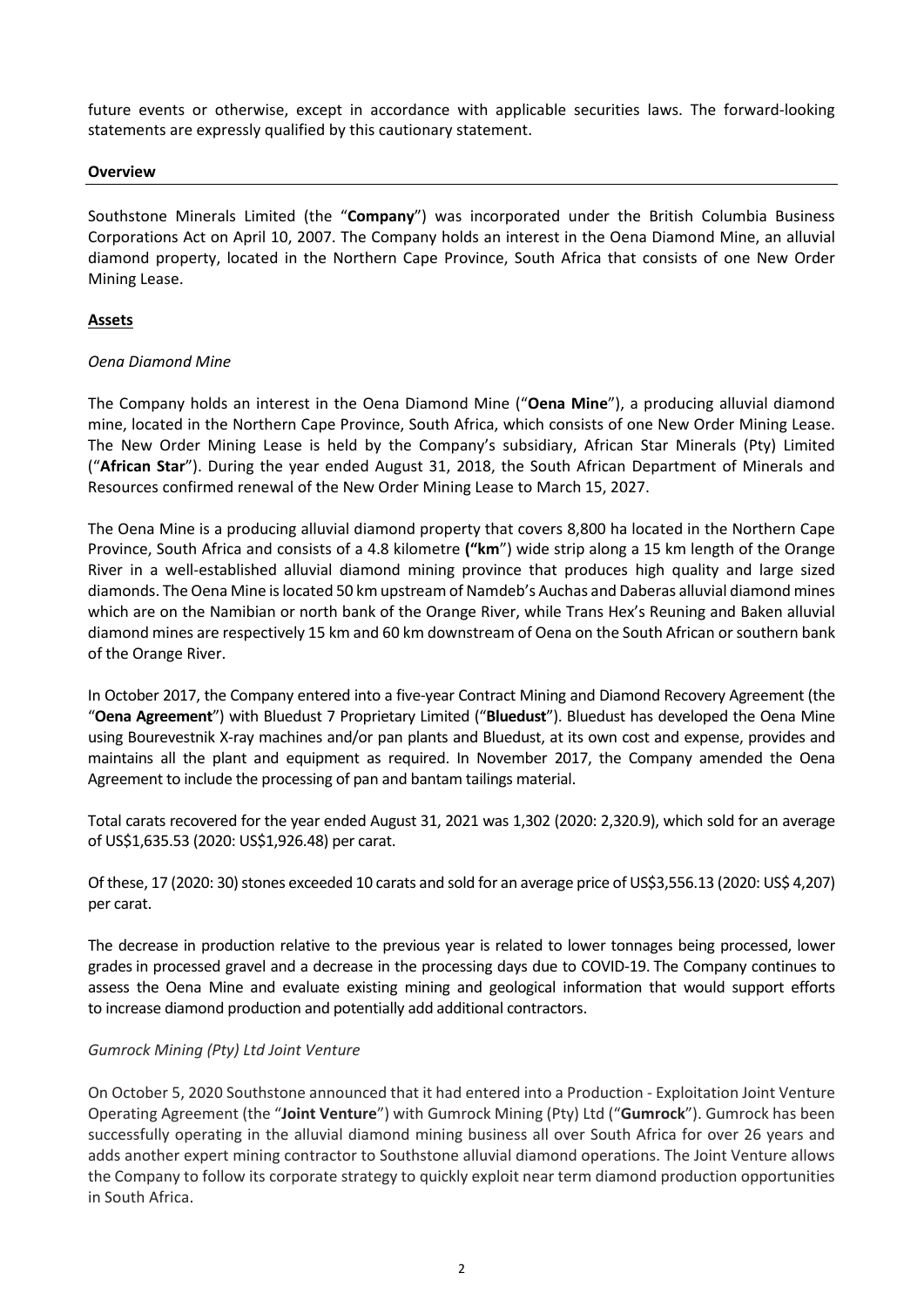## *Farm Kareepan Contractors Agreement*

Gumrock, on behalf of the Joint Venture, entered into its first Contractors Agreement on portions of Farm Kareepan 177, Farm Goegedacht 197, Farm Kameelpan 148, Farm Leeuwfontein 185 and Farm Kameelboom 150 (collectively the "**Property**"). The Property covers 1,819 hectares and is located in the North West Province of South Africa approximately 200 kilometers north east of Kimberley. The Contractors Agreement was entered into for a six-month period, during which time the Joint Venture will pay a 15% gross sales royalty to the landowner and any diamonds sold for over 2 million South African Rand will be subject to a 20% gross sales royalty.

The Joint Venture commenced test pitting on the Property and over 349 test pits ranging from 1 to 5 meters in depth were completed and mapped. In late October 2020, bulk sampling commenced with the installation of a 14-foot rotary pan plant. A total of 115.097 carats, 105 diamonds were produced and sold at an average of USD 493 / carat. The results were not satisfactory to continue operations and the Farm Kareepan Contractors Agreement was terminated. All reclamation work was fully completed and approved by the Department of Mineral Resources.

## **Corporate Activities**

The outbreak of COVID-19 has resulted in governments worldwide enacting emergency measures to combat the spread of the virus. Measures taken to contain the spread of the virus, including travel bans, quarantines, social distancing, and closures of non-essential services have triggered significant disruptions to businesses worldwide, resulting in an economic slowdown. The pandemic could continue to have a negative impact on the stock market, including trading prices of the Company's shares and its ability to raise new capital. Operations at the Oena Diamond Mine were halted between March 27, 2020 and May 4, 2020 in compliance with the South African government's instructions. On April 16, 2020, the South African Government announced amendments to the Regulations promulgated under the Disaster Management Act 57 of 2002 to prevent and combat the spread of COVID-19 dated April 11, 2020.

The duration and impact of the COVID-19 pandemic is unclear at this time and as a result it is not possible for management to estimate the severity of the impact it may have on the financial results and operations of the Company in future periods. It is management's assumption that the Company will continue to operate as a going concern.

## **Impairment of mineral property**

Fiscal 2021 proved to be a challenging time for the Oena Diamond Mine. The impact on the global economies from the COVID-19 pandemic saw political and economic unrest in South Africa. This, coupled with the reduction of diamond recoveries compared to the previous year, gave rise to uncertainty regarding the valuation of the mineral property. The intangible asset was carried on the books for \$494,951 in 2020. The value increased due to the South African Rand and Canadian Dollar foreign exchange conversion but was then fully impaired to zero as at August 31, 2021, giving rise to a non-cashflow impairment loss of \$537,164. In terms of the accounting standards, should the indicators of impairment reverse in the future, under IFRS the Company would be permitted to book a reversal of the impairment.

## **Selected Annual Information**

The following is a summary of the results of the financial operations of the Company for the years ended August 31, 2021, 2020 and 2019.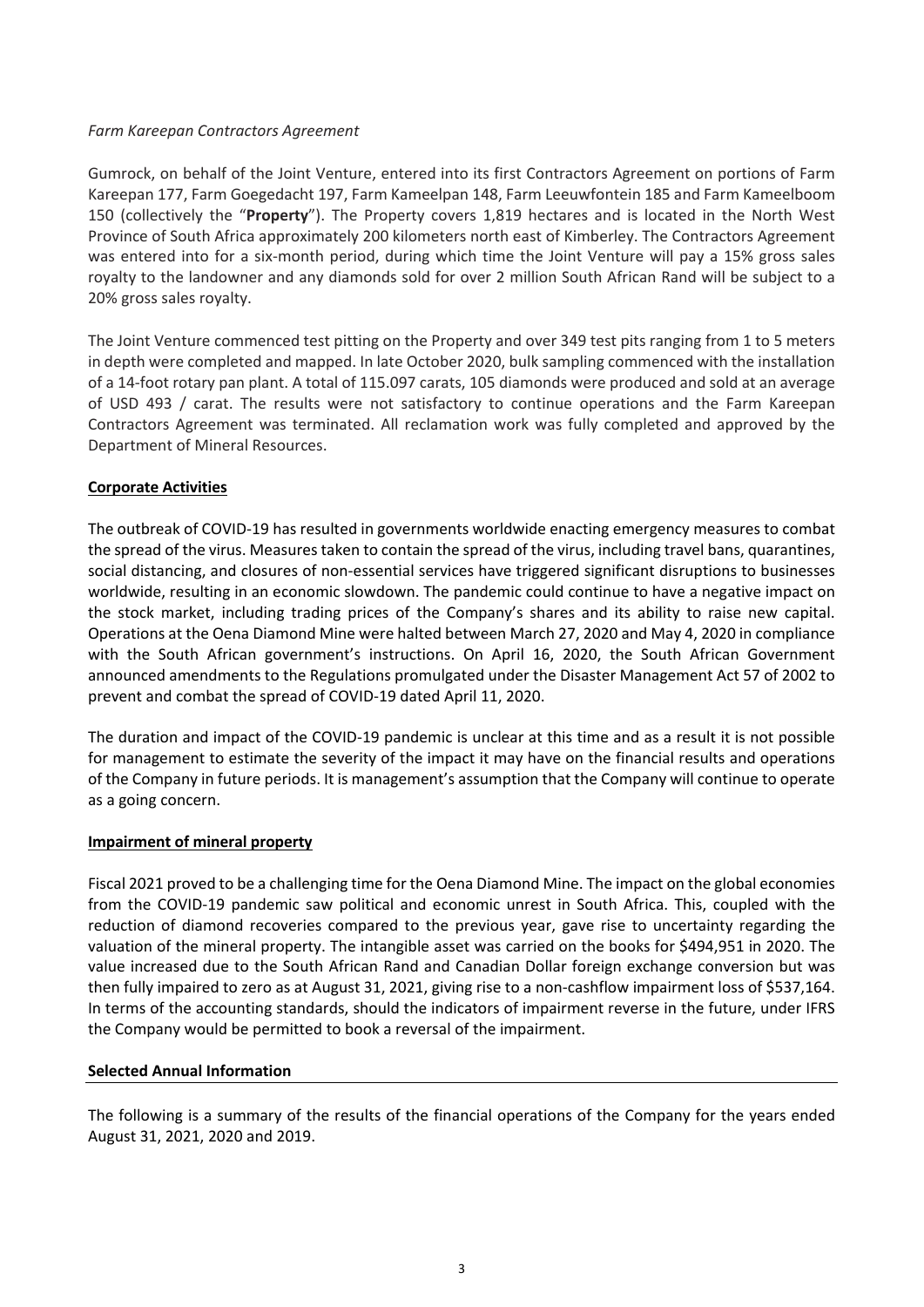|                                               | <b>Year ended</b><br><b>August 31, 2021</b> | Year ended<br><b>August 31, 2020</b> | <b>Year ended</b><br>August 31, 2019 * |
|-----------------------------------------------|---------------------------------------------|--------------------------------------|----------------------------------------|
| Revenues                                      | 2,754,197                                   | 5,707,141                            | 3,700,177                              |
| Net profit/(Loss) from continuing operations* | (537,438)                                   | 720,817                              | (66, 537)                              |
| Basic and Diluted Loss per share              | (0.02)                                      | 0.01                                 | (0.02)                                 |
| <b>Working Capital (Deficiency)</b>           | (1,041,360)                                 | (1,204,447)                          | (943,670)                              |
| <b>Total Assets</b>                           | 736,440                                     | 1,727,581                            | 4,188,085                              |
| <b>Total Long-Term Financial Liabilities</b>  | 9,072                                       | 38,307                               | 352,542                                |
| <b>Retained Earnings (Deficit)</b>            | (21, 335, 617)                              | (20, 821, 339)                       | (20, 828, 387)                         |
| Number of shares outstanding at period end    | 27,511,888                                  | 21,104,056                           | 23,260,212                             |

\* *Refer to the Financial Statements for the year ended August 31, 2020 which accounts for the coal business as a discontinued operation.*

# **Summary of Quarterly Results**

The following table sets forth selected financial information for the Company for the eight most recently completed fiscal quarters and should be read in conjunction with the Company's financial statements and related notes for such periods.

|                                                             | Aug 31,<br>2021 | May 31,<br>2021 | Feb 28,<br>2021 | Nov 30,<br>2020 | Aug 31,<br>2020 | May 31,<br>2020 | Feb 28,<br>2020 | Nov 30,<br>2019 |
|-------------------------------------------------------------|-----------------|-----------------|-----------------|-----------------|-----------------|-----------------|-----------------|-----------------|
| Revenues                                                    | 699.976         | 269,454         | 201,638         | 1,583,129       | 1,218,417       | 428,178         | 1,376,716       | 2,683,830       |
| Profit / (Loss) for<br>the quarter                          | (425,262)       | (65, 422)       | (271, 771)      | 225,017         | 1,438,286       | (1,005,185)     | 61,971          | 441,288         |
| Loss per share<br>before other items<br>– basic and diluted | 0.00            | 0.00            | 0.00            | 0.01            | 0.04            | (0.06)          | (0.00)          | 0.03            |
| <b>Weighted Average</b><br><b>Shares</b><br>Outstanding     | 26,615,718      | 24,507,914      | 23,419,643      | 22,420,600      | 22,198,343      | 23,178,053      | 23,270,285      | 21,147,063      |

## **Results of Operations – Year Ended August 31, 2020**

The Company generated a loss of \$537,438 from continued operations for the year ended August 31, 2021, compared to a profit of \$720,817 from continued operations for the year ended August 31, 2020, and a loss of \$425,262 from operations for the fourth quarter 2021, compared to a profit of \$1,438,286 for the fourth quarter 2020.

The biggest impact on the results are from the decrease in production, which saw revenues and gross profit down by almost \$3 Million and \$600,000 respectively. The non-cash impairment of the mineral property accounted for \$537,164, offset by the recorded non cash gain on debt conversions (see Annual Financial Statements note 16) of \$259,433. The prior year reported a gain on the disposition on Kwena of \$524,886.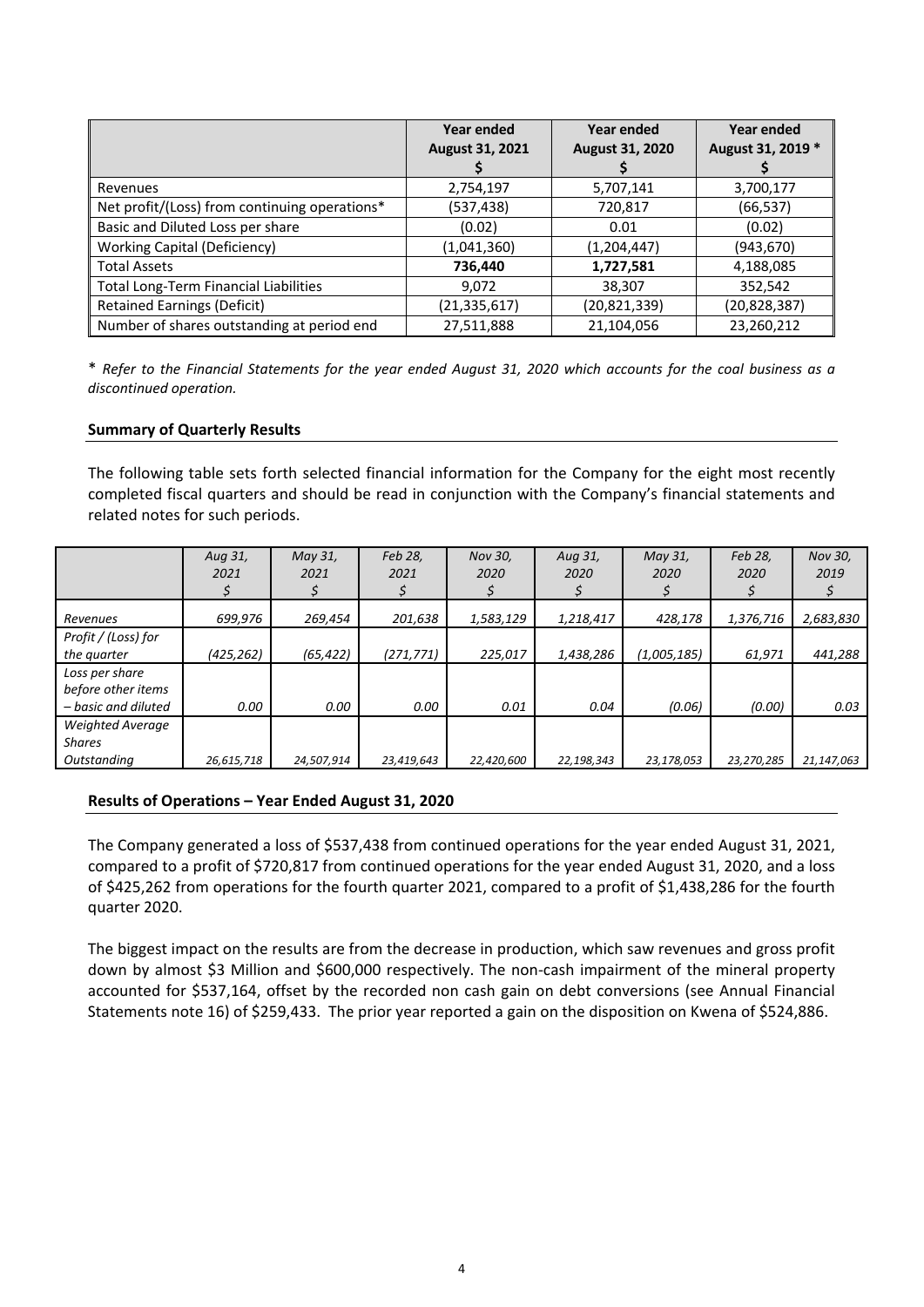## *Non-Exploration Expense Summary*

A summary of the non-exploration activity from continued operations is as follows:

| <b>Years ended August 31,</b>            | 2021          | 2020       |
|------------------------------------------|---------------|------------|
|                                          |               |            |
| <b>Expenses</b>                          |               |            |
| Amortization                             | (8,851)       | (5, 179)   |
| Exploration and evaluation expense       | (70, 161)     | (53, 756)  |
| Foreign exchange gain (loss)             | 44,038        | (35, 520)  |
| Gain on sale / (Impairment) of equipment | 6,464         | (6, 947)   |
| Management and consulting                | (385, 381)    | (322,316)  |
| Office and general                       | (39, 541)     | (46, 915)  |
| Professional fees                        | (134, 525)    | (215, 922) |
| Project investigation costs              | (1,838)       | (2,916)    |
| Shareholder information                  | (15,780)      | (35, 127)  |
| Travel and promotion                     |               | (11,588)   |
| Impairment of mineral property           | (537, 164)    |            |
|                                          | (1, 142, 739) | (736,186)  |

Amortization relates to the amortization of a vehicle used by management related to the diamond operations. In addition, amortization of \$39,082 (2020 - \$74,289) was recorded in cost of sales related to plant and equipment directly attributable to the mining operations.

Exploration relates to expenses that are not directly attributable to the recovery of diamonds and as a result has not been included in cost of goods sold. The main reason for the increase relates to the increase in the rehabilitation provision.

The foreign exchange gain reported in 2021 compared to the loss in 2020 is driven by the volatility of the South African Rand against the Canadian and United States Dollar.

The increase in the management and consulting charge is as a result of an increase to corporate secretarial services and rebalancing the compensation structure of the CFO subsequent to the Kwena disposition.

The expense for office and general reduced compared to the prior year due to lower activity in general.

Professional fees reduced in 2021 compared to 2020 due to most of the work related to compliance related matters associated with the mining permit having been completed in the prior year.

Due to the COVID-19 pandemic very little was spent on investigating new projects during 2020 and 2021.

Shareholder information decreased in 2021 due to the costs associated with the Kwena disposition in 2020.

Travel and promotion decreased due to reduced travelling as a result of the COVID-19 pandemic.

The impairment of the mineral property is discussed in the Overview section above.

#### **Recent Financing Activities**

On October 9, 2020 the Company settled debt to an arms-length lender of \$477,374 through the issuance of 5,315,872 common shares. The common shares were measured at their fair value on the issuance date of \$0.045, resulting in a gain on de-recognition of debt of \$257,268 to profit and loss. Refer to Note 12 in the Annual Financial Statements for additional details.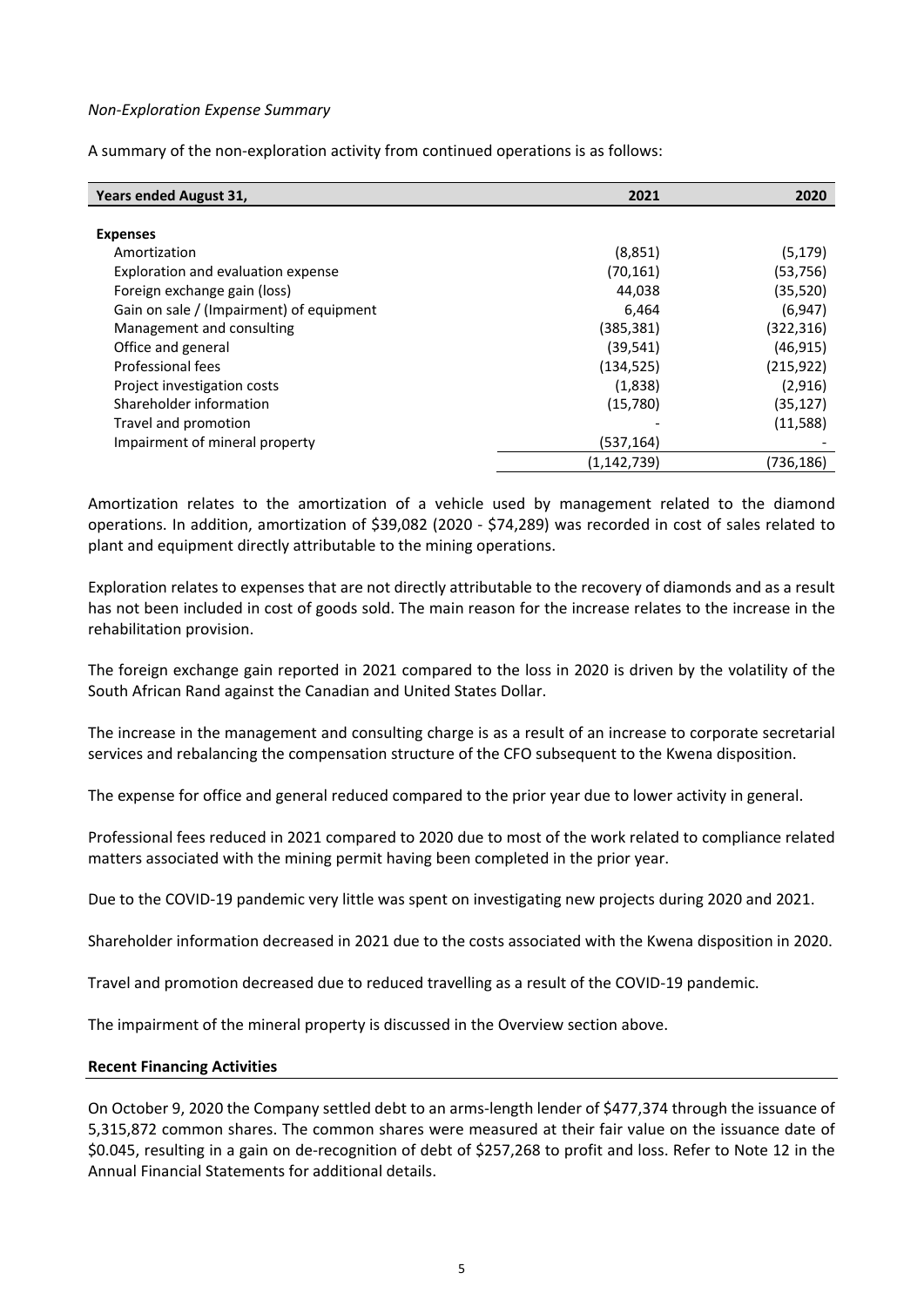On October 15, 2020 a director of the Company converted \$43,031 in debt in consideration for 459,000 common shares (Note 14 in the Annual Financial Statements).

On October 22, 2020 an arms-length party settled a promissory note to the value of \$21,648 in exchange for 432,960 common shares of the Company resulting in a gain on derecognition of debt to the value of \$2,165 (Note 12 of the Annual Financial Statements).

On February 4, 2021 the company issued 200,000 bonus shares to two directors with a value of \$14,000 (Note 14 in the Annual Financial Statements) expensed to profit and loss as management and consulting

## **Requirement of Additional Equity Financing**

The Company has relied largely on equity financings and short-term interest-bearing loans for all funds raised to date for its operations. Until the Company starts generating profitable operations from the sale of minerals, the Company intends to continue relying upon the issuance of securities to finance its operations and acquisitions pursuant to private placements, the exercise of warrants and stock options, and short term or longterm loans. Capital markets may not be receptive to offerings of new equity from treasury or debt, whether by way of private placements or public offerings. This may be further complicated by the limited liquidity for the Company's shares, restricting access to some institutional investors. The Company's growth and success is dependent on external sources of financing which may not be available on acceptable terms or at all.

#### **Dividend Report and Policy**

The Company has not paid any dividends to date. The Company intends to retain its future earnings, if any, for use in its business and does not expect to pay dividends on its shares in the foreseeable future. **Off-Balance Sheet Arrangements**

The Company does not utilize off-balance sheet arrangements.

## **Critical accounting estimates and judgments**

The preparation of financial statements in accordance with IFRS requires the Company to make estimates and assumptions concerning the future. The Company's management reviews these estimates and underlying assumptions on an ongoing basis, based on experience and other factors, including expectations of future events that are believed to be reasonable under the circumstances. Revisions to estimates are adjusted for prospectively in the period in which the estimates are revised.

Estimates and assumptions where there is significant risk of material adjustments to assets and liabilities in future accounting periods include:

i) recoverability and measurement of deferred tax assets:

In assessing the probability of realizing income tax assets recognized, management makes estimates related to expectations of future taxable income, expected timing of reversals of existing temporary differences and the likelihood that tax positions taken will be sustained upon examination by applicable tax authorities. Estimates of future taxable income are based on forecasted cash flows from operations and the application of existing tax laws in each jurisdiction. Forecasted cash flows from operations are based on life of mine projections internally developed and reviewed by management. The likelihood that tax positions taken will be sustained upon examination by applicable tax authorities is assessed based on individual facts and circumstances of the relevant tax position evaluated in light of all available evidence. Where applicable tax laws and regulations are either unclear or subject to ongoing varying interpretations, it is reasonably possible that changes in these estimates can occur that materially affect the amounts of income tax assets recognized. At the end of each reporting period, the Company reassesses unrecognized income tax assets.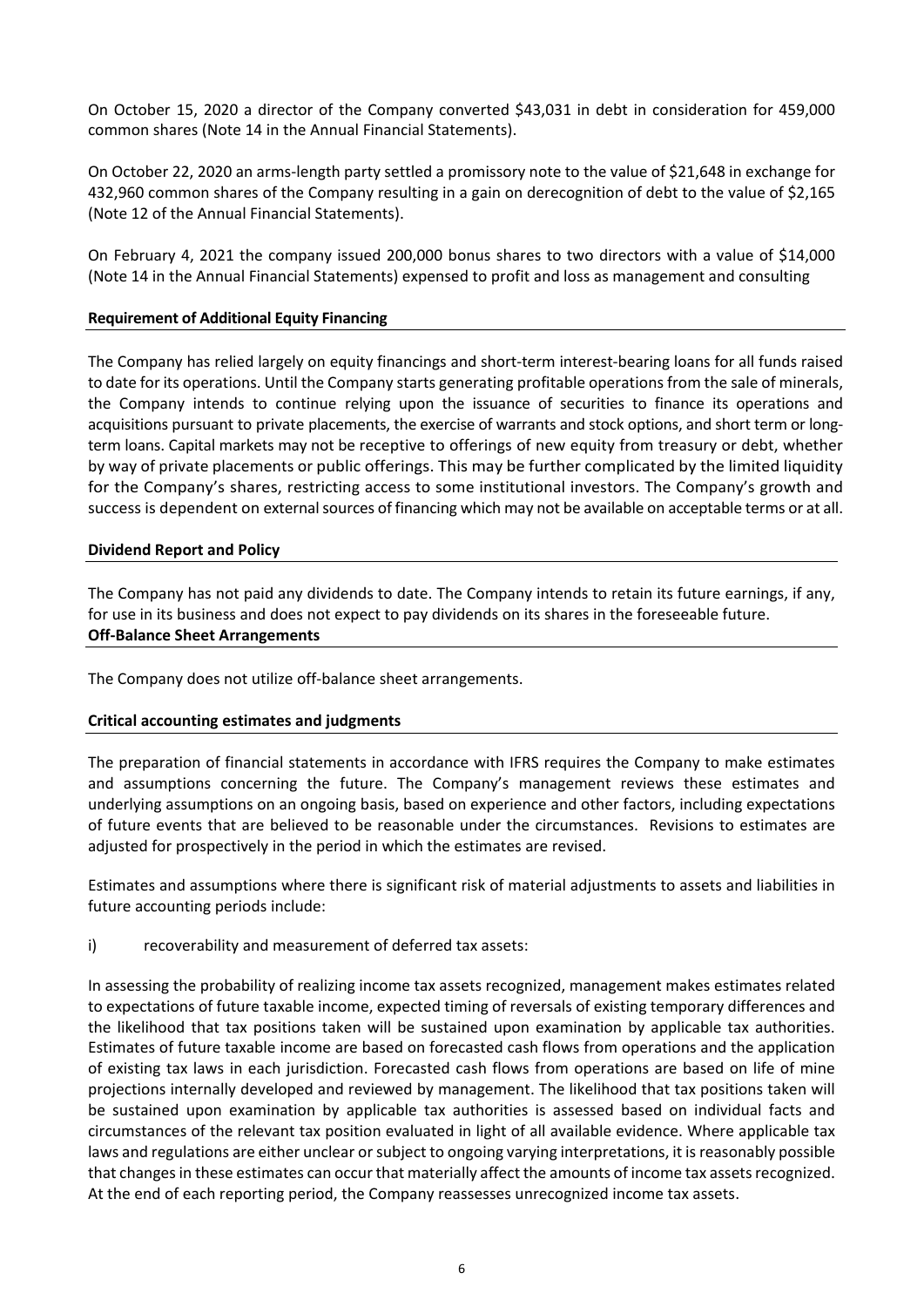ii) provisions for restoration and environmental obligations and contingent liabilities:

The Company assesses its provision for reclamation and remediation on an annual basis or when new material information becomes available. Mining and exploration activities are subject to various laws and regulations governing the protection of the environment. In general, these laws and regulations are continually changing and the Company has made, and intends to make in the future, expenditures to comply with such laws and regulations. Accounting for reclamation and remediation obligations requires management to make estimates of the future costs the Company will incur to complete the reclamation and remediation work required to comply with existing laws and regulations at each mining operation and exploration and development property. Actual costs incurred may differ from those amounts estimated. Also, future changes to environmental laws and regulations could increase the extent of reclamation and remediation work required to be performed by the Company. Increases in future costs could materially impact the amounts charged to operations for reclamation and remediation. The provision represents management's best estimate of the present value of the future reclamation and remediation obligation. The actual future expenditures may differ from the amounts currently provided.

iii) carrying value of inventories:

The allocation of costs to inventories and the determination of net realizable value involve the use of estimates. There is a high degree of judgment in estimating future costs, future production levels, recovery levels, and prices. There can be no assurance that actual results will not differ significantly from estimates used in the determination of the carrying value of inventories

iv) recoverable amount of its evaluation and exploration assets:

Management considers both external and internal sources of information in assessing whether there are any indications that the Company's mining properties and exploration and evaluation assets are impaired. External sources of information management considers include changes in the market, economic and legal environments, in which the Company operates, that are not within its control and that affect the recoverable amount of its mining properties. Internal sources of information that management considers include the manner in which mining properties are being used, or are expected to be used, and indications of economic performance of the assets.

In determining the recoverable amounts of the Company's mining properties, management makes estimates of the undiscounted future pre-tax cash flows expected to be derived from the Company's mining properties, and the appropriate discount rate. Reductions in commodity price forecasts, increases in estimated future costs of production, increases in estimated future non expansionary capital expenditures, reductions in the amount of recoverable resources and exploration potential, and adverse current economic conditions are examples of factors that could result in a write down of the carrying amounts of the Company's mining properties and exploration and evaluation assets.

v) fair value of stock-based transactions:

Share-based payments are determined using the Black-Scholes option pricing model based on estimated fair values of all share-based awards at the date of grant and is expensed to profit or loss over each award's vesting period. The Black-Scholes option pricing model utilizes subjective assumptions such as expected price volatility and expected life of the option. Changes in these input assumptions can significantly affect the fair value estimate.

# Significant judgments

The preparation of financial statements in accordance with IFRS requires the Company to make judgments, apart from those involving estimates, in applying accounting policies. The most significant judgments in applying the Company's financial statements include: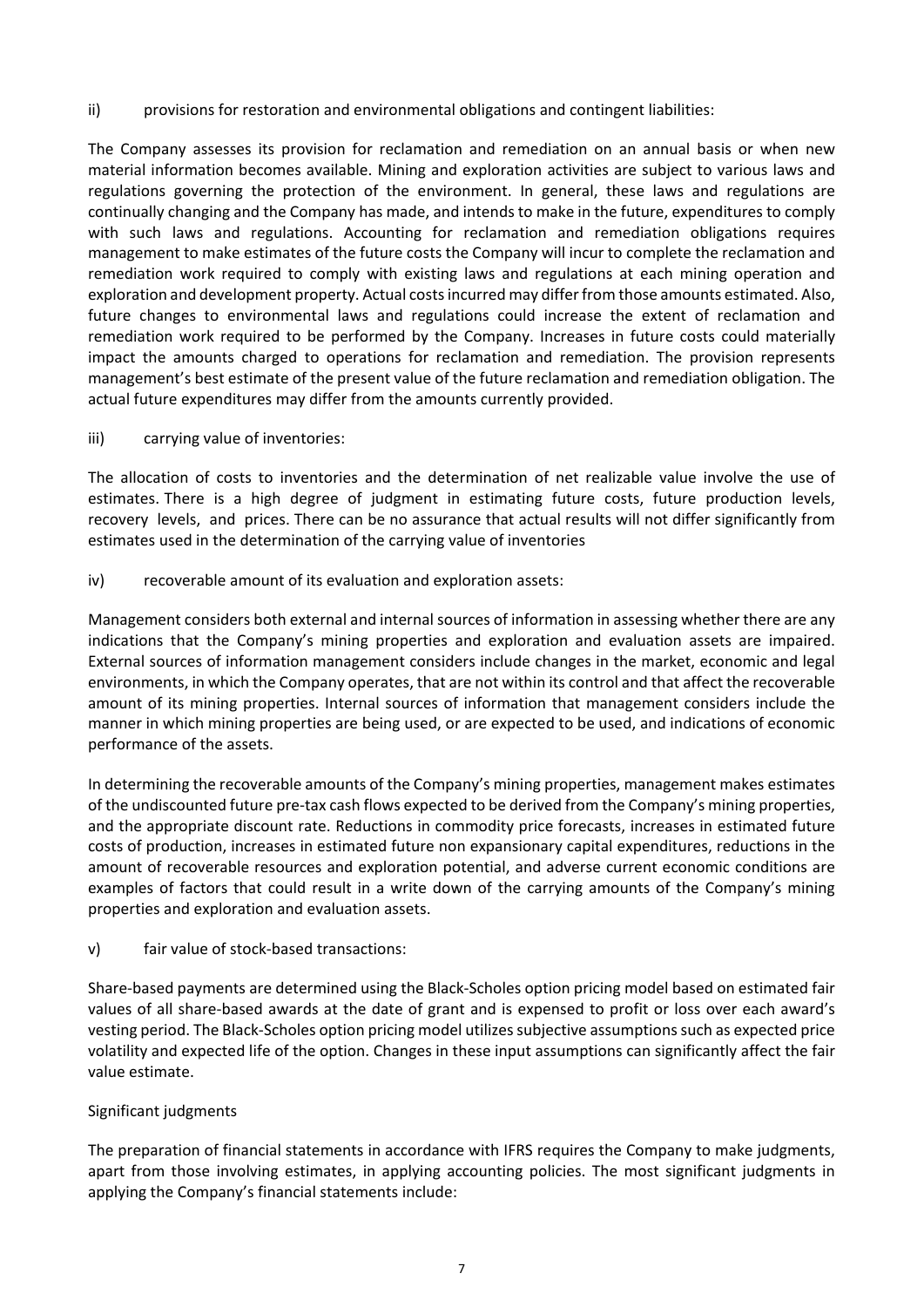i) assessment of the Company's ability to continue as a going concern and whether there are events or conditions that may give rise to significant uncertainty (Note 1)

The assessment of the Company's ability to execute its strategy by funding future working capital requirements involves judgment. Estimates and assumptions are continually assessed and are based on historical experience and other factors, including expectations of future events that are believed to be reasonable under the circumstances.

ii) classification of the Oena Project as an exploration and evaluation asset (Note 8);

The application of the Company's accounting policy for exploration and evaluation assets requires management to make certain judgments as to future events and circumstances and as to whether economic quantities of reserves will be found so as to assess if technical feasibility and commercial viability have been achieved

iii) determination of control over ASM (Note 8);

The determination of control of subsidiaries involves significant judgment. De facto control exists in circumstances when an entity owns less than 50% voting rights in another entity but has control for reason other than voting rights or contractual and other statutory means. The consolidated financial statements include the results of African Star Minerals ("ASM") as management has determined that the Company has de facto control over ASM. The Company has the practical ability to direct the relevant activities of ASM and controls the Board of Directors.

iv) determination of the functional currency of the Company and its subsidiaries; and

The determination of functional currency of the Company and its subsidiaries requires significant judgments. Management considered all of the relevant primary and secondary factors in making this determination.

## **Accounting standards issued but not yet effective**

Amendments to IAS 1: Classification of Liabilities as Current or Non-current

In January 2020, the IASB issued amendments to paragraphs 69 to 76 of IAS 1 to specify the requirements for classifying liabilities as current or non-current. The amendments clarify:

- What is meant by a right to defer settlement;
- That a right to defer must exist at the end of the reporting period;
- That classification is unaffected by the likelihood that an entity will exercise its deferral right;
- That only if an embedded derivative in a convertible liability is itself an equity instrument would the terms of a liability not impact its classification.

The amendments are effective for annual reporting periods beginning on or after January 1, 2023 and must be applied retrospectively. The Company is currently assessing the impact the that this amendment will have on its consolidated financial statements.

## Reference to the Conceptual Framework – Amendments to IFRS 3

In May 2020, the IASB issued Amendments to IFRS 3 Business Combinations - Reference to the Conceptual Framework. The amendments are intended to replace a reference to the Framework for the Preparation and Presentation of Financial Statements, issued in 1989, with a reference to the Conceptual Framework for Financial Reporting issued in March 2018 without significantly changing its requirements. The Board also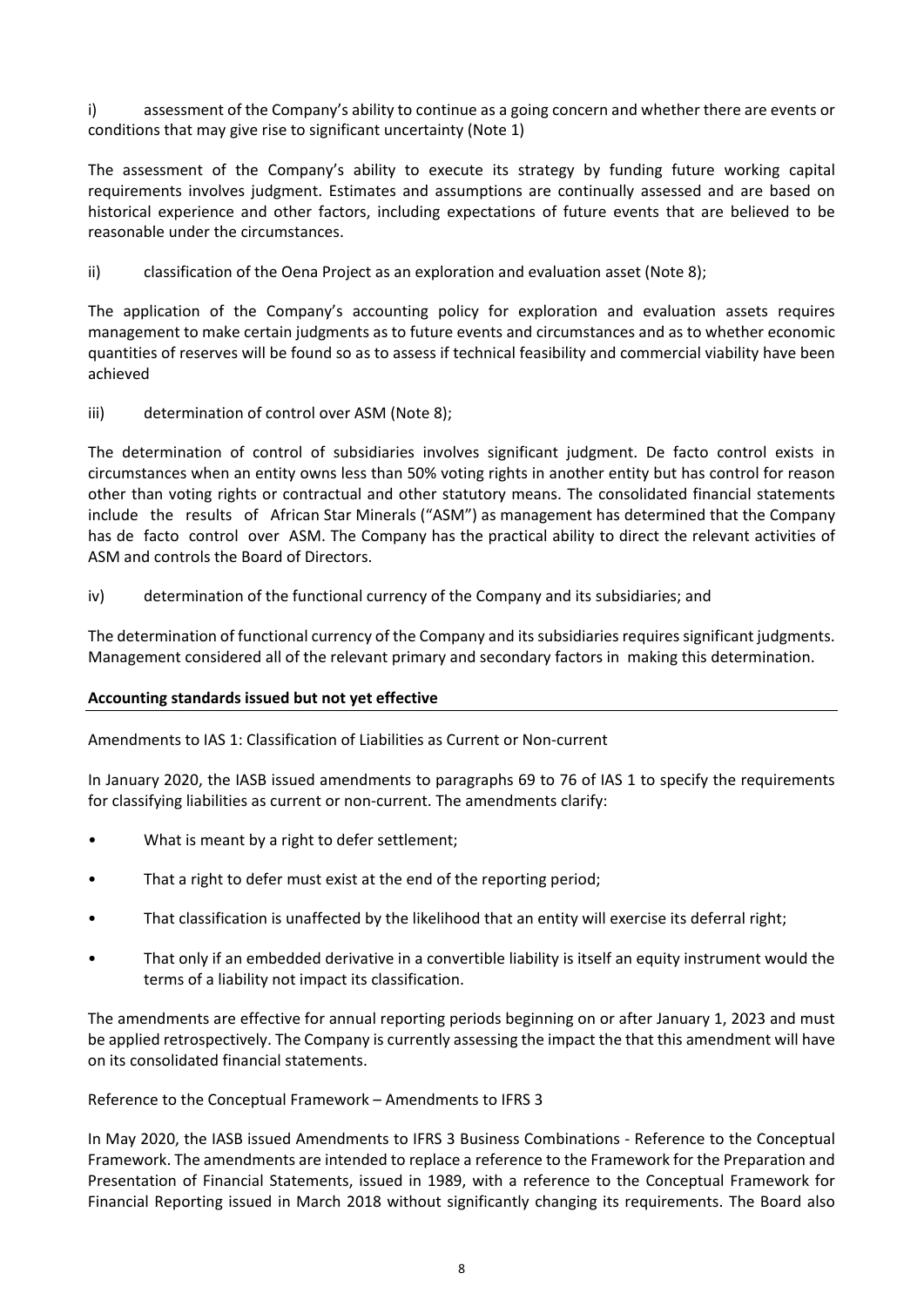added an exception to the recognition principle of IFRS 3 to avoid the issue of potential 'day 2' gains or losses arising for liabilities and contingent liabilities that would be within the scope of IAS 37 or IFRIC 21 Levies, if incurred separately. At the same time, the Board decided to clarify existing guidance in IFRS 3 for contingent assets that would not be affected by replacing the reference to the Framework for the Preparation and Presentation of Financial Statements. The amendments are effective for annual reporting periods beginning on or after January 2, 2022 and apply prospectively.

Property, Plant and Equipment: Proceeds before Intended Use – Amendments to IAS 16

In May 2020, the IASB issued Property, Plant and Equipment — Proceeds before Intended Use, which prohibits entities deducting from the cost of an item of property, plant and equipment, any proceeds from selling items produced while bringing that asset to the location and condition necessary for it to be capable of operating in the manner intended by management. Instead, an entity recognises the proceeds from selling such items, and the costs of producing those items, in profit or loss. The amendment is effective for annual reporting periods beginning on or after January 1, 2022 and must be applied retrospectively to items of property, plant and equipment made available for use on or after the beginning of the earliest period presented when the entity first applies the amendment. The amendments are not expected to have a material impact on the Company.

Onerous Contracts – Costs of Fulfilling a Contract – Amendments to IAS 37

In May 2020, the IASB issued amendments to IAS 37 to specify which costs an entity needs to include when assessing whether a contract is onerous or loss-making. The amendments apply a "directly related cost approach".

The costs that relate directly to a contract to provide goods or services include both incremental costs and an allocation of costs directly related to contract activities. General and administrative costs do not relate directly to a contract and are excluded unless they are explicitly chargeable to the counterparty under the contract. The amendments are effective for annual reporting periods beginning on or after January 1, 2022. The Company will apply these amendments to contracts for which it has not yet fulfilled all its obligations at the beginning of the annual reporting period in which it first applies the amendments.

IFRS 1 First-time Adoption of International Financial Reporting Standards – Subsidiary as a first-time adopter

As part of its 2018-2020 annual improvements to IFRS standards process, the IASB issued an amendment to IFRS 1 First-time Adoption of International Financial Reporting Standards. The amendment permits a subsidiary that elects to apply paragraph D16(a) of IFRS 1 to measure cumulative translation differences using the amounts reported by the parent, based on the parent's date of transition to IFRS. This amendment is also applied to an associate or joint venture that elects to apply paragraph D16(a) of IFRS 1. The amendment is effective for annual reporting periods beginning on or after January 1, 2022 with earlier adoption permitted.

IFRS 9 Financial Instruments – Fees in the '10 per cent' test for derecognition of financial liabilities

As part of its 2018-2020 annual improvements to IFRS standards process the IASB issued amendment to IFRS 9. The amendment clarifies the fees that an entity includes when assessing whether the terms of a new or modified financial liability are substantially different from the terms of the original financial liability. These fees include only those paid or received between the borrower and the lender, including fees paid or received by either the borrower or lender on the other's behalf. An entity applies the amendment to financial liabilities that are modified or exchanged on or after the beginning of the annual reporting period in which the entity first applies the amendment. The amendment is effective for annual reporting periods beginning on or after January 1, 2022 with earlier adoption permitted. The Company will apply the amendments to financial liabilities that are modified or exchanged on or after the beginning of the annual reporting period in which the entity first applies the amendment. The amendments are not expected to have a material impact on the Company.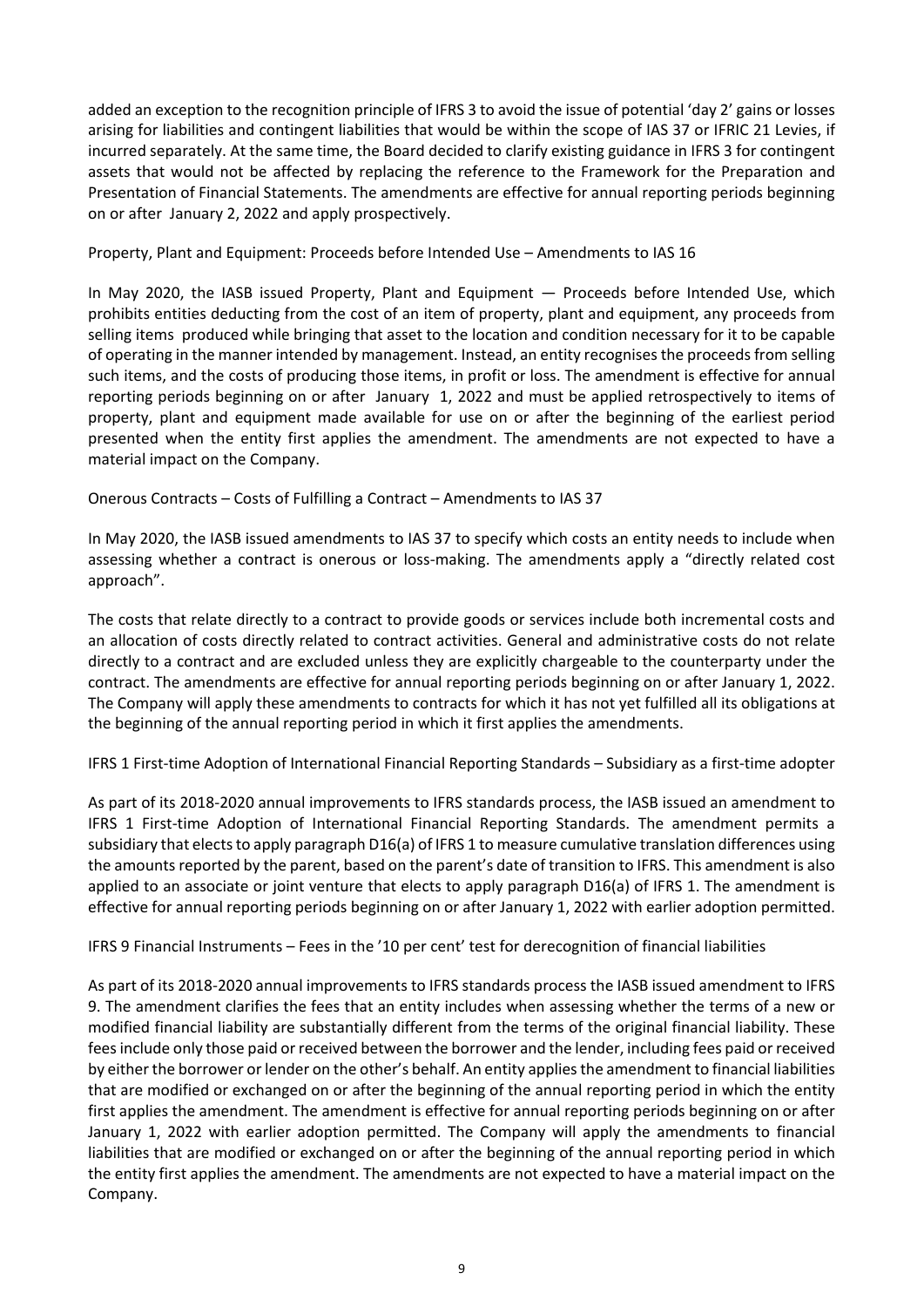## **Transactions with Related Parties**

The Company incurred the following expenditures charged by companies controlled by current and former directors and officers of the Company:

|                 | August 31,<br>2021 | August 31,<br>2020 |
|-----------------|--------------------|--------------------|
| Director fees   | 15,247             | 8,202              |
| Consulting fees | 370,134            | 314,114            |
| <b>Total</b>    | 385,381            | 322,316            |

Management fees are paid as and when funds are available. Short payments are included in the amount owing to and from related parties as. Management fees are made up as follow:

|                                             | August 31, 2021 | August 31, 2020 |
|---------------------------------------------|-----------------|-----------------|
| Samer Khalaf (Director and CEO)             | 165,285         | 161,284         |
| Terry Tucker (Director and Executive Chair) | 82,649          | 80,642          |
| Neil Budd                                   | 15,247          | 8,202           |
| Wiklow Corporate Services - Donna Moroney   | 60,000          | 42,000          |
| Simon van der Loo - CFO                     | 62.200          | 30,188          |
| <b>Total</b>                                | 385.381         | 322.316         |

As at August 31, 2021, \$195,224 (August 31, 2020 - \$241,099 owed to the CEO, CFO and certain directors and officers) is owed to a director of the Company. Amounts owing are non-interest bearing, unsecured and due on demand. At August 31, 2020, \$68,540 was owed to the Company by a director who resigned during the year ended August 31, 2021.

A director converted \$43,031 in debt in consideration for 459,000 common shares (Note 16) issued on October 15, 2020.

Effective May 25, 2020 the Company sold its 49% interest in the issued and outstanding Ordinary Shares and 74% interest in the issued and outstanding Preference Shares of each of Kwena Mining Projects (Pty) Ltd., Kwena Mining and Metallurgical Services (Pty) Ltd. and Kwena Springlake Projects (Pty) Ltd to a related party. See Note 25.

On August 24, 2020, the Company issued 1,750,000 common shares to settle outstanding debt with a director of the Company in the amount of \$164,063.

## **Foreign Currency Transactions**

The functional currency of the Company, the parent, is the Canadian Dollar. The functional currency of the subsidiaries incorporated in South Africa is the ZAR. The presentation currency of the consolidated financial statements is Canadian dollars.

## *Transactions and balances:*

Foreign currency transactions are translated into functional currency using the exchange rates prevailing at the date of the transaction. Foreign currency monetary items are translated at the period-end exchange rate. Non-monetary items measured at historical cost continue to be carried at the exchange rate at the date of the transaction. Non-monetary items measured at fair value are reported at the exchange rate at the date when fair values were determined.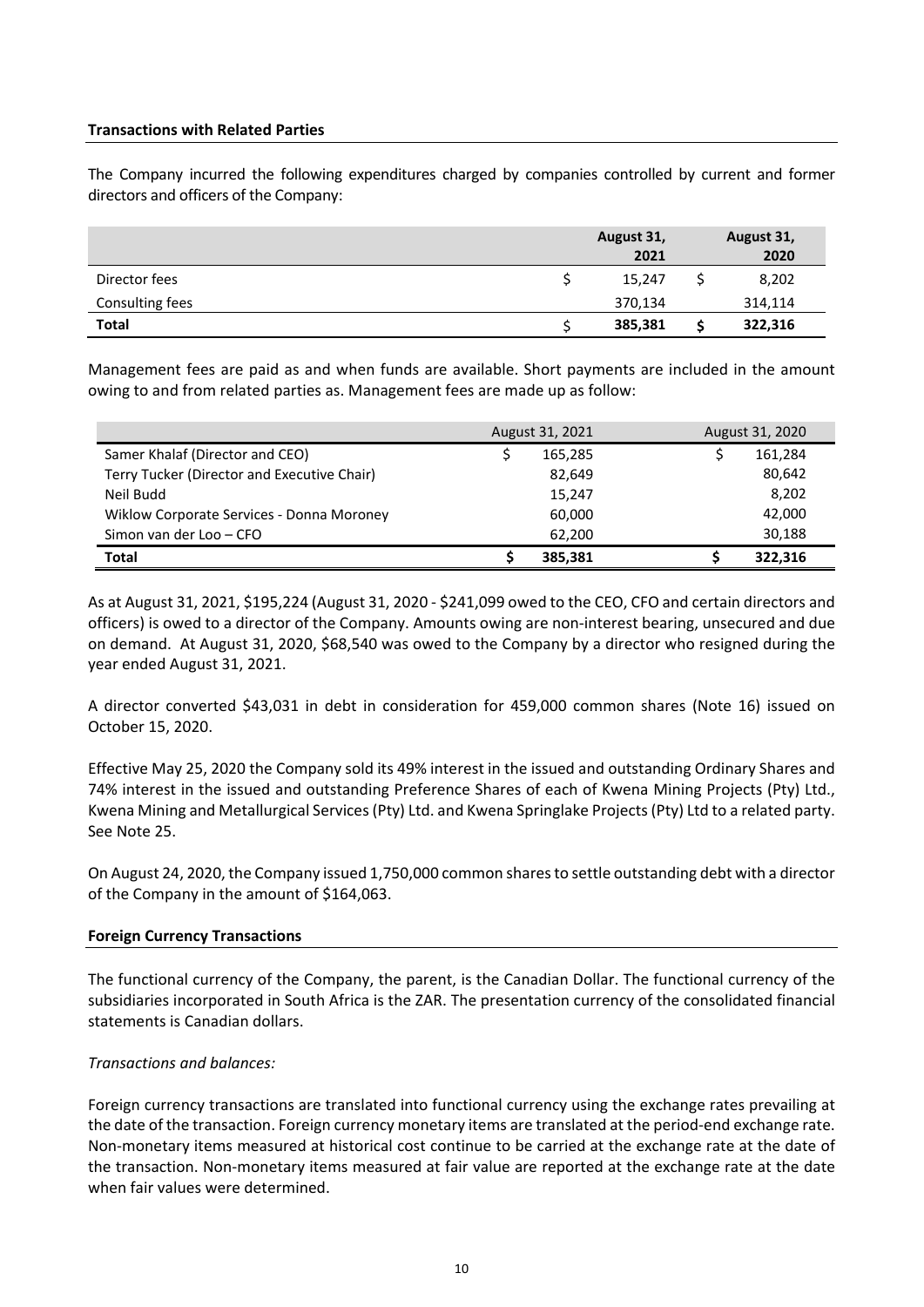Exchange differences arising on the translation of monetary items or on settlement of monetary items are recognized in profit or loss in the period in which they arise, except where deferred in equity as a qualifying cash flow or net investment hedge.

Exchange differences arising on the translation of non-monetary items are recognized in other comprehensive income into the extent that gains and losses arising on those non-monetary items are also recognized in other comprehensive income. Where the non-monetary gain or loss is recognized in profit or loss, the exchange component is also recognized in profit or loss.

# *Foreign operations:*

The financial results and position of foreign operations whose functional currency is different from the Company's presentation currency are translated as follows:

- assets and liabilities are translated at period-end exchange rates prevailing at that reporting date; and
- income and expenses are translated at average exchange rates for the period.

Exchange differences arising on translation of foreign operations are recognized in other comprehensive income and recorded in the Company's foreign currency translation reserve in equity. These differences are recognized in the profit or loss in the period in which the operation is disposed.

## **Financial Instruments and Risk Management**

The Company is exposed to the following financial risks:

- **Credit Risk**
- Liquidity Risk
- Interest Rate Risk
- Foreign Currency Risk

## **General Objectives, Policies and Processes**

The Board of Directors has overall responsibility for the determination of the Company's risk management objectives and policies and, whilst retaining ultimate responsibility for them, it has delegated the authority for designing and operating processes that ensure the effective implementation of the objectives and policies to the Company's finance function. The Board of Directors receive periodic reports through which it reviews the effectiveness of the processes put in place and the appropriateness of the objectives and policies it sets. The overall objective of the Board is to set policies that seek to reduce risk as far as possible without unduly affecting the Company's competitiveness and flexibility. Further details regarding these policies are set out below.

## *Credit Risk*

Credit risk is the risk of loss associated with a counterparty's inability to fulfill its payment obligations. The Company's credit risk is primarily attributable to cash, and trade receivables. The Company has no significant concentration of credit risk arising from operations. Cash is held with reputable Canadian and South African chartered banks, which accounts are closely monitored by management. Trade receivables are usually received within 30 days.

## *Liquidity Risk*

Liquidity risk is the risk that the Company will not have sufficient cash resources to meet its financial obligations as they come due. The Company's liquidity and operating results may be adversely affected if the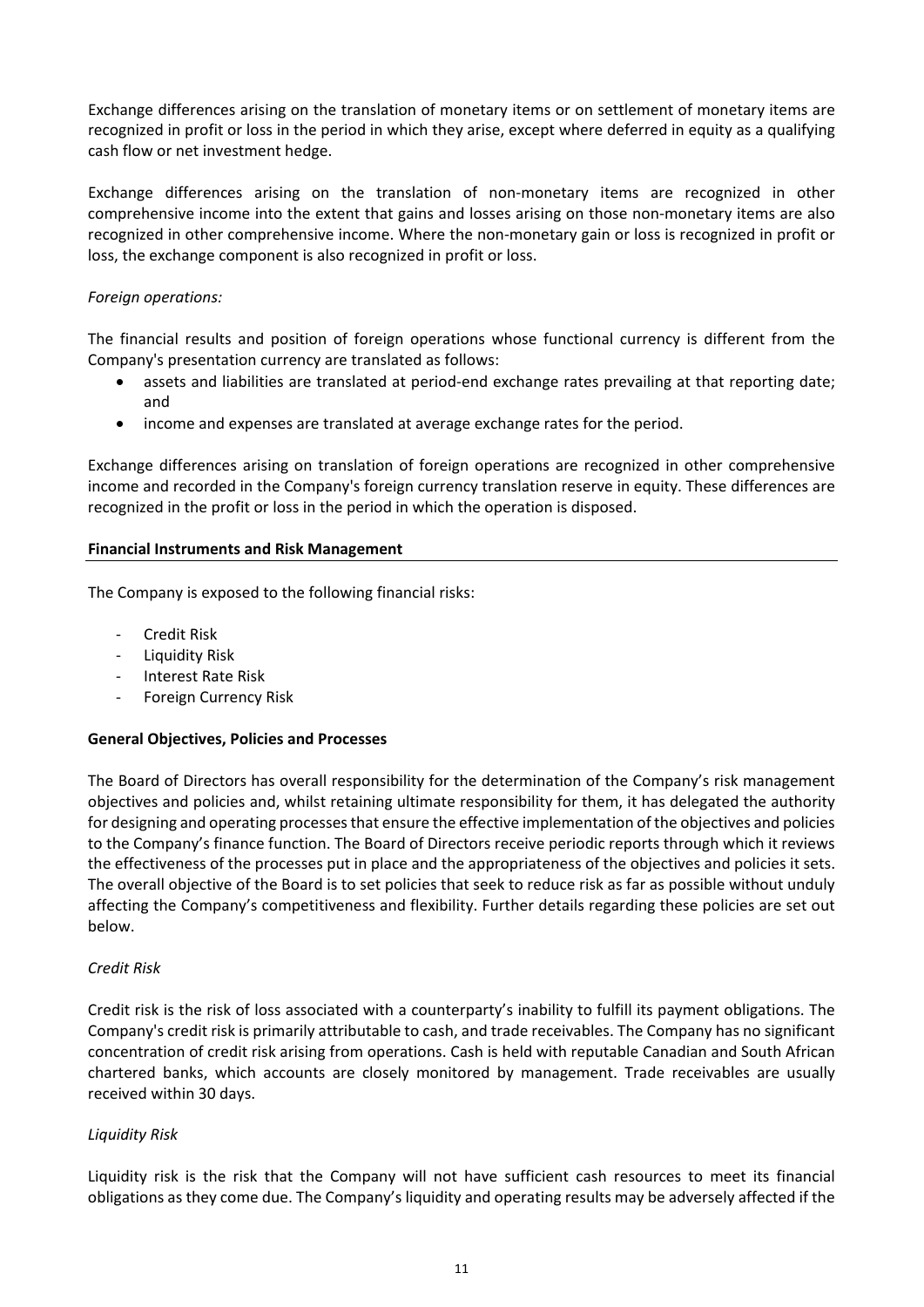Company's access to the capital market is hindered, whether as a result of a downturn in stock market conditions generally or related to matters specific to the Company. The Company generates cash flow from both operations as well as financing activities. As at August 31, 2021 the Company had cash of \$433,244 to settle current liabilities of \$1,519,054. The Company intends to meet its financial commitments through loans, private placements, debt conversion, and revenue generated from its operations. All of the Company's financial liabilities have contractual maturities of less than 365 days and are subject to normal trade terms.

## *Interest Rate Risk*

The Company has cash balances and no variable interest bearing debt. The Company is not subject to significant interest rate risk.

## *Foreign Currency Risk*

Foreign currency risk is the risk that the fair values of future cash flows of a financial instrument will fluctuate because they are denominated in currencies that differ from their respective functional currency. Diamonds from the South African operations are tendered in United States Dollars and settled in South African Rands at the average rate on the day that the tender closes. The main debt instruments of the group is denominated in Canadian and United States Dollars. The group does not enter into forward cover. As a result, unrealized foreign exchange gains and losses will arise from financial instruments that are unsettled at reporting date and realized foreign exchange gains and losses will arise from the derecognition of financial instruments at the prevailing rate.

A 10% appreciation in the CAD against the ZAR, with all other variables held constant, would result in a \$17,293 reduction to comprehensive loss for the year ended August 31, 2021.

A 10% appreciation in the USD against the CAD, with all other variables held constant, would result in a \$33,478 decrease to comprehensive income for the year ended August 31, 2021.

## **Disclosure of Outstanding Securities**

The authorized capital of the Company consists of an unlimited number of common shares without par value, of which there were 27,511,888 common shares are issued and outstanding as of the date hereof.

| <b>Exercise Price</b> | <b>Number of Options</b><br><b>Outstanding and Exercisable</b> | <b>Weighted Average</b><br><b>Remaining Life (Years)</b> | <b>Expiry date</b> |
|-----------------------|----------------------------------------------------------------|----------------------------------------------------------|--------------------|
| \$0.50                | 220,000                                                        | 0.45                                                     | February 10, 2022  |
| \$0.50                | 45.000                                                         | 0.59                                                     | April 3, 2022      |
| \$0.50                | 265,000                                                        |                                                          |                    |

The following incentive stock options are outstanding as of the date hereof:

The continuity of the Company's outstanding share purchase warrants as of the date hereof is as follows: